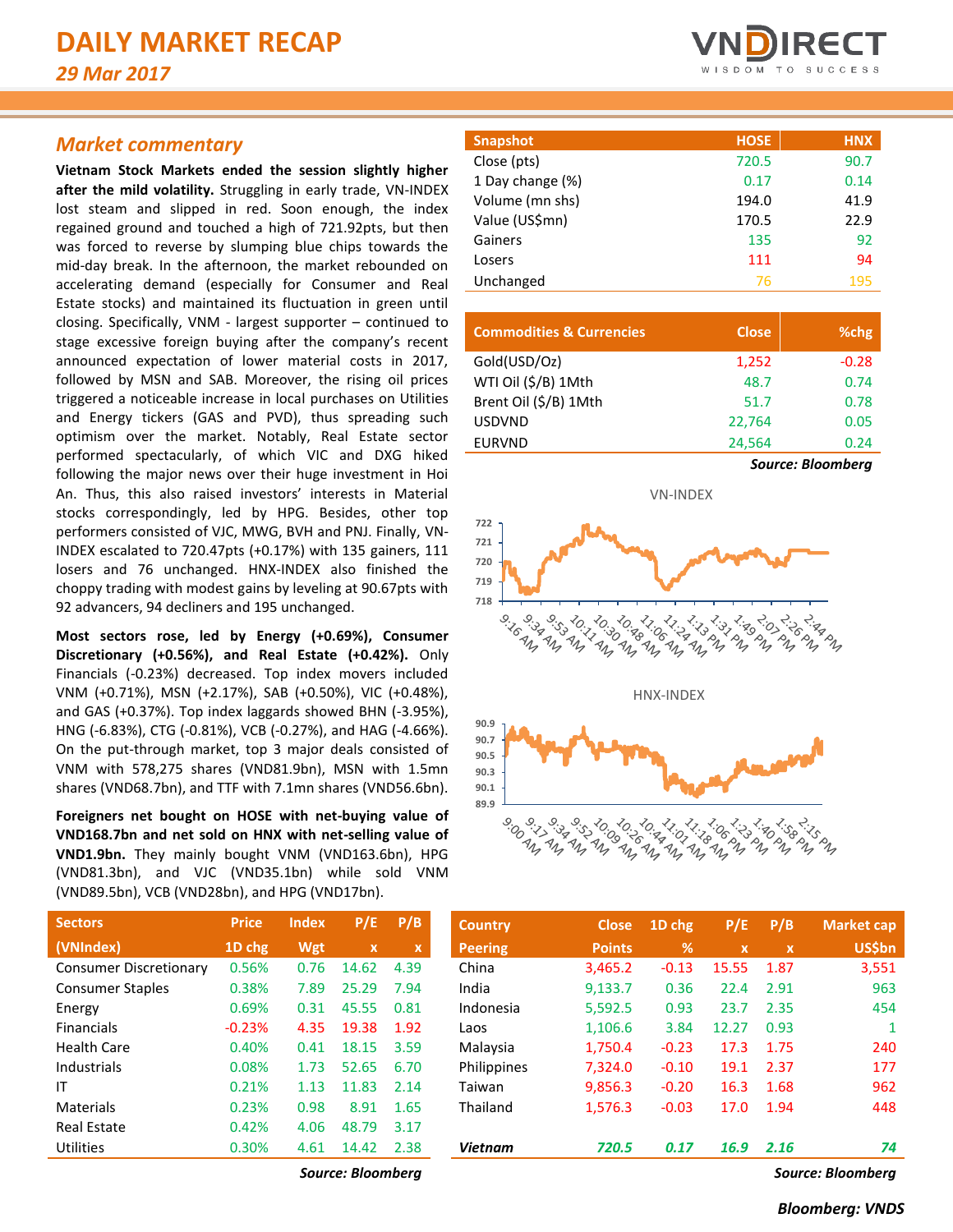

# **Market News**

**Oil climbs as Libyan pipeline disruption eases crude oversupply.** Oil rose after a pipeline halt reduced output in OPEC member Libya, countering concerns that a US surplus shows little sign of diminishing. Libya's output was said to fall to about 500,000 barrels a day after a pipeline carrying crude from the Sharara field -- its biggest -- stopped operating. Clashes between armed groups in the nation have previously led to market disruptions, and the latest news drove New York oil futures up as much as 1% after boosting them 1.3% on Tuesday. Prices are headed for two straight days of gains for the first time in more than a month. *(Bloomberg)*

**Vietnam's economy grew at a slower pace than economists estimated in the first quarter as industrial output eased and Samsung Electronics Co. cut production of smartphones.** Gross domestic product rose by 5.1% from a year earlier, the General Statistics Office said in Hanoi on Wednesday. That was lower than all eight forecasts from economists in a Bloomberg survey and below the median estimate of 6.25%. Notably, Samsung's output in Vietnam fell 38% YoY in the first quarter, dragging down electronics production. *(Bloomberg)*

**Vietnam aims to raise wind power capacity 5-fold to 800 MW in 2020.** Notably, the country's wind power capacity is currently at about 160 MW, Industry and Trade Ministry said on its website, citing information from ongoing workshop on wind power held by ministry and Vietnam Electricity Group. For further information, Vietnam also plans 2025 wind power capacity at 2,000 MW. *(Bloomberg)*

**Vietnam Treasury sold 68.6% bonds offered on Mar 29,** including VND700bn of 5-year securities at 5.1%, VND100bn of 7 year bonds at 5.43%, VND1trl of 15 year notes at 6.85%, VND1trl of 20 year securities at 7.45% and VND1.32trl of 30-year bonds at 7.9%, Hanoi Stock Exchange said on website. *(Bloomberg)*

**Slowing Vietnam 1Q manufacturing hurts GDP.** In particular, 2016 drought continues to hurt agriculture production with 3.1% drop in 1Q rice output, Ha Quang Tuyen, Head of Vietnam's General Statistics Office GDP department, said during Hanoi briefing. *(Bloomberg)*

**Vietnam's 1Q beer output is seen at 818mn liters (+9% YoY).** Specifically, March's beer production is estimated at 270mn liters, Vietnam General Statistics Office said in email statement. *(Bloomberg)*

# **Corporate News**

**Vietnam National Petroleum Group (PLX - unlisted) - stock listing and 2017 AGM:** PLX may list shares at the minimum price of VND39,000/share, which was the price it sold to JX Nippon Oil & Energy Vietnam last year, Tri Thuc Tre news website reports, citing the company's Chairman Bui Ngoc Bao. Besides, Apr 07 and Apr 10 will be the ex-date and record date, respectively, for attending the company's 2017 AMG. The meeting will be held on Apr 25 at 11 Le Hong Phong Street, Ba Dinh, Hanoi. *(Bloomberg & Vsd.vn)*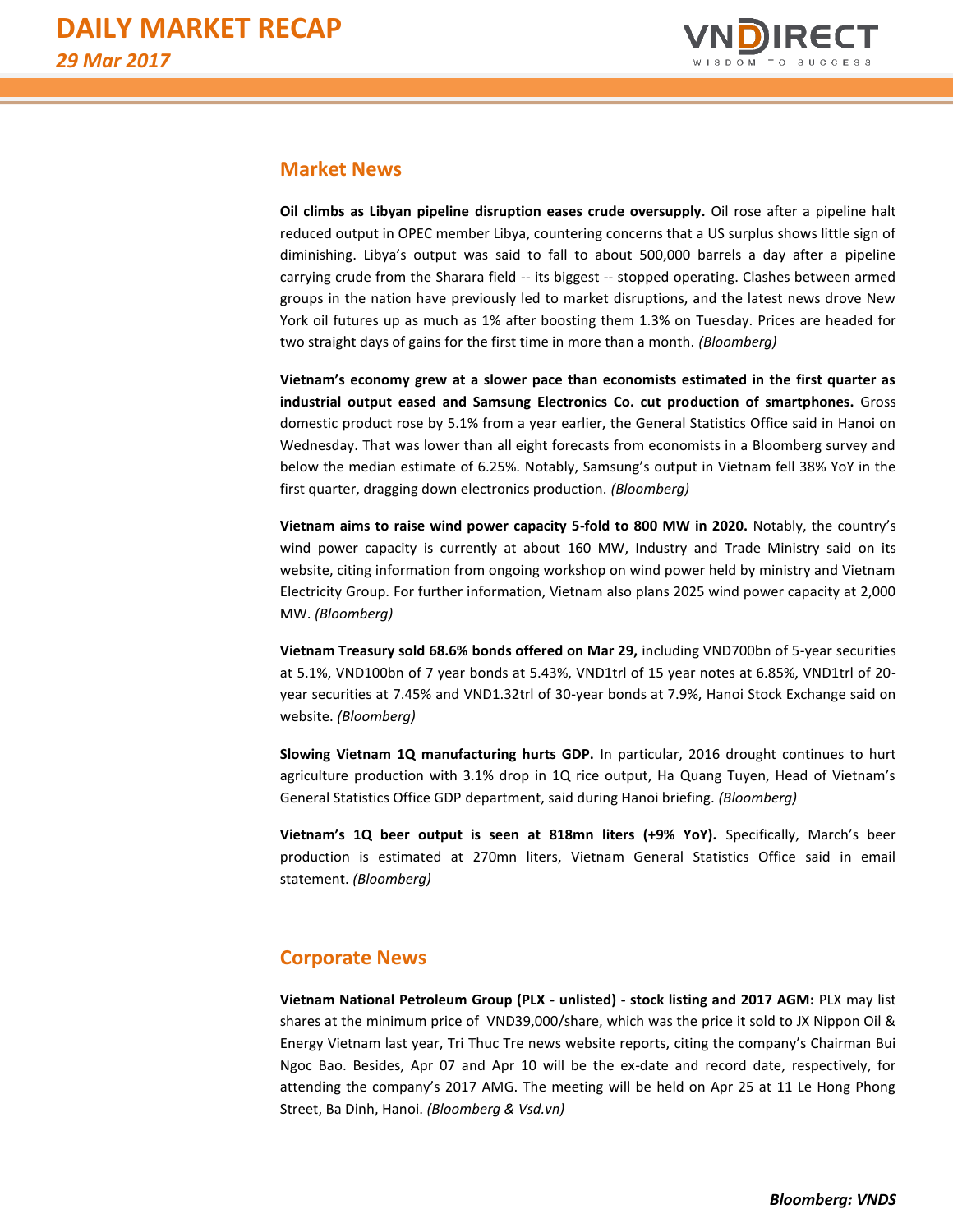

**Quang Ngai Sugar JSC (QNS VN - UPCOM) - 2017 business plan:** In 2017 AGM, QNS' shareholders have approved 2017 business plan with VND7.4trl in total revenue (+4% YoY), VND184bn in EAT (-87% YoY), and 15% in minimum dividend ratio. In addition, the shareholders also approved the 2017 ESOP issuance plan at the maximum of 100:3 for no more than 50 selected employees, knowing that these shares will be subject to 3-year transfer restriction. Furthermore, the company will pay total 2016 cash dividend of VND2,000/share. In addition, QNS will pay 2016 stock dividend at the ratio of 10:3. After such issuances, the company will increase the chartered capital from VND1.875trl to VND2.438trl. *(Ndh.vn)*

**Dat Xanh Real Estate Service & Construction Corporation (DXG VN) - business activity and key personnel change:** On Mar 27, DXG's BoD approved the restructuring of the company's organizational chart. Besides, the firm appointed Acting Vice CEO Do Thi Thai, Head of Department for Project Investment and Development Nguyen Truong Son and Head of Investment Department in Southern Region Tran Cong Luan as new Vice CEOs. *(Cafef.vn)*

**Ho Chi Minh City Infrastructure Investment JSC (CII VN) - business activity:** On Mar 14, CII's BoD announced to select Hong Kong Land (HKL) as a partner to jointly develop land fund in BT Thu Thiem project. Recently, CII disclosed the information that HKL will invest US\$96mn (VND2.2trl) into the project. Regarding to the cooperation between CII and HKL, these companies held several high-level meetings to form three parallel working groups, which basically discussed the design and implementation of the project and the future sales policies, etc. It is expected that the negotiations will be completed within 90 days from Mar 24. *(Cafef.vn)*

FLC Faros Construction JSC (ROS VN) - 2017 AGM: Apr 13 and Apr 14 will be the ex-date and record date, respectively, for attending ROS' 2017 AGM, which is expected to be held at FLC Landmark Tower, Nam Tu Liem District, Hanoi between May 02 and May 06. *(Vsd.vn)*

**Mineral Ferrous Metallurgy JSC (KSK VN) - shareholders' activities:** Supervisory Board member Tran Thi Hanh divested her entire stake of 2,057,500 KSK shares (8.61%) from Feb 22 to Mar 22. Besides, Chairman Tran Manh Hung did not buy any KSK share out of 2mn shares registered from Feb 22 to Mar 22 due to unfavorable market conditions. Thus, he still currently holds no stake in the company. *(Hnx.vn)*

**Vietnam Export Import Commercial JSB (EIB VN) - 2017 business plan:** EIB has set its 2017 business targets with VND150trl in total assets, VND120trl in total customers' deposits, VND108.875trl in total customers' credits, and VND600bn in EBT. *(Cafef.vn)*

**Vietnam National Coal & Mineral Industries Holding Corporation (Vinacomin - unlisted) - 1Q2017 business results:** In Q1, Vinacomin estimates its revenue at VND24.3trl (+4% YoY and achieving 23% of full-year goal), citing data from the company. *(Bloomberg)*

**Nam Kim Steel (NKG VN) - 2015, 2016 and 2017 dividend payment:** NKG plans to pay 2017 stock and cash dividend payment of 50%. Furthermore, the company will seek shareholders' approval to pay 2015 and 2016 stock dividend at the ratio of 100:15 and 100:35, respectively, citing information from the company. Besides, in 2017, the firm expects revenue of VND12-14trl and EAT of VND600bn. *(Bloomberg)*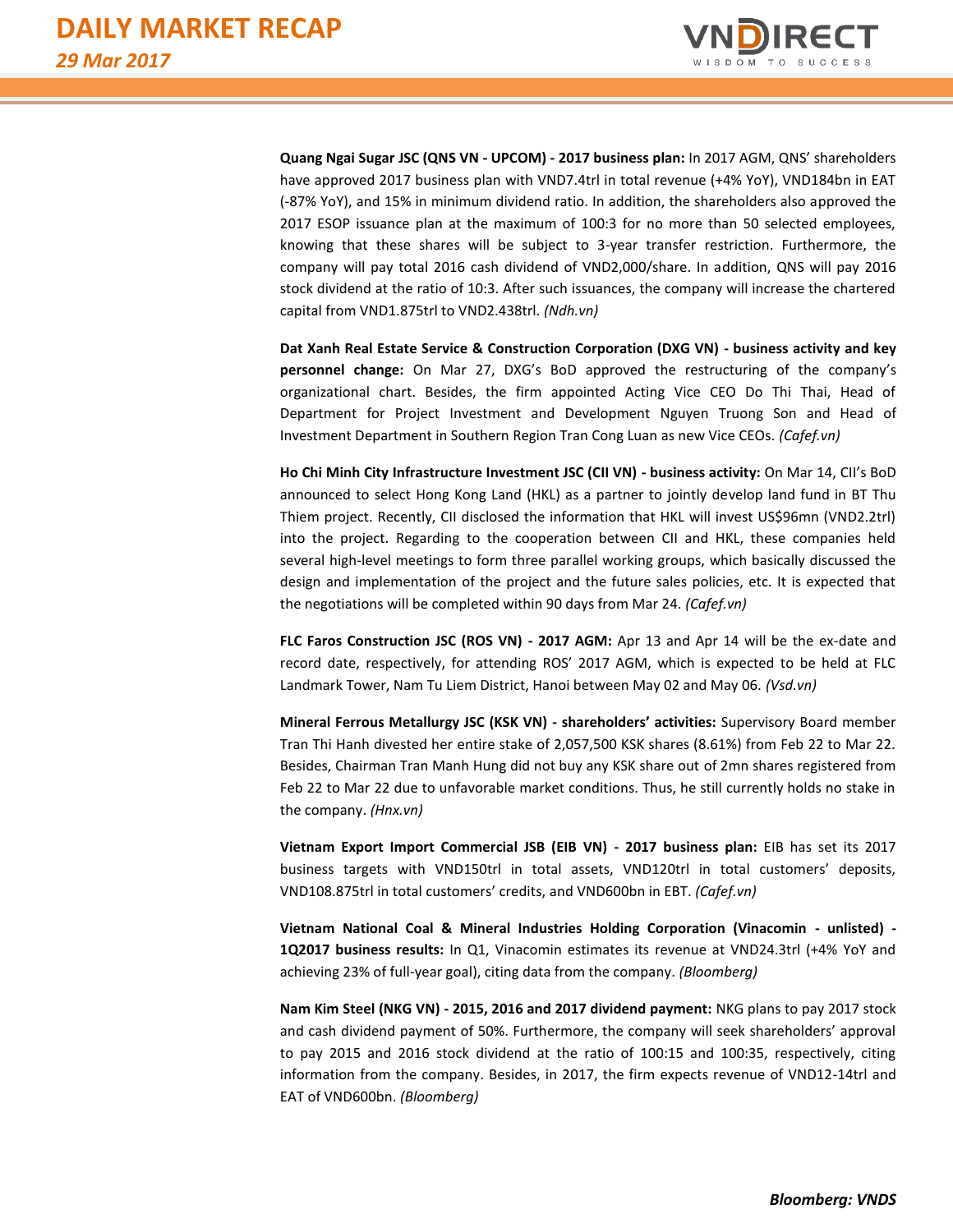

**Sovico Holdings (unlisted) – investment activity:** Sovico looks to invest in Dung Quat Refinery. Accordingly, Sovico Holdings met with Binh Son Refinery and Petrochemical Co., Ltd. (BSR) which owns Dung Quat Refinery - on Mar 24 to discuss partnership and investment opportunities during BSR's equitization, citing Sovico's Chairman Nguyen Thanh Hung. Notably, Vietnam Oil and Gas Group's stake at BSR will be cut to 49% after BSR sells shares to major investors and the public, citing CEO Tran Ngoc Nguyen. For further information, BSR plans to sell 35% of its stake ahead of 2017 IPO. *(Bloomberg)*

**Van Dien Fused Magnesium Phosphate JSC (VAF VN) - 2017 AGM:** Mar 31 and Apr 03 will be the ex-date and record date, correspondingly, for attending VAF's 2017 AGM, which will be held at the company's headquarter in Thanh Tri District, Hanoi on Apr 25. *(Cafef.vn)*

**Song Da Urban Investment Construction and Development JSC (SDU VN) - 2017 business plan:** In 2017, SDU will maintain its investment value at over VND230bn and target EAT at VND3bn (- 32% YoY). Additionally, the firm will not pay dividend this year. *(Cafef.vn)*

**Construction Investment Corporation 3-2 (C32 VN) - 2017 business plan and investment activity:** For 2017, C32 has approved 2017 business targets with revenue of VND620bn (+19% YoY), EAT of VND90bn (-4% YoY) and cash dividend of VND2,400/share. Besides, the company will issue 224,000 ESOP shares at the ratio of 50:1 and 1.12mn bonus shares for current shareholders at the ratio of 10:1 to raise its chartered capital. In addition, C32's BoD has approved to buy shares of Thu Duc Centrifugal Concrete JSC (BTD VN - UPCOM) at the maximum price of VND20,000/ share in order for BTD to become C32's affiliate. For the same purpose, C32 also plans to buy a maximum of 2.71mn shares (24.9%) of Mien Dong JSC (MDG VN) via ordermatching and put-through methods. *(Cafef.vn)* 

**Century Synthetic Fiber Corp (STK VN) - 1Q2017 business results:** For the first three month this year, STK expects to reach 12,532 tons in sales volume, VND444bn in revenue (+69% YoY) and VND23bn in EBT (+591% YoY). *(Cafef.vn)* 

**No 7 Vietnam Construction JSC (VC7 VN) - dividend payment:** Apr 13 and Apr 14 will be the exdate and record date, respectively, for receiving 2016 cash dividend of VND1,000/share (est. 2016 dividend yield of 4.3%). The payment will be made from May 03. *(Cafef.vn)*

**Ha Long Investment and Consulting JSC (HID VN) – shareholder's activity:** Mr. Phung Thanh Thuy, brother of BoD member Phung Ngoc Son, has registered to sell 490,000 HID shares out of 516,249 shares owned (1.63%) from Mar 30 to Apr 28 via order-matching method. *(Cafef.vn)*

**Duc Quan Investment and Development JSC (FTM VN) – shareholder's activity:** Mr. Le Xuan Truong - brother of Chairman Le Manh Thuong - and Mr. Nguyen Van Loi - son of Vice CEO Nguyen Duy Chien - have registered to fully divest 1mn FTM shares (2%) each from Apr 03 to May 02 via order-matching and put-through methods. On the same period, Mrs. Nguyen Thi Chin - wife of Mr. Chien - has registered to sell her entire stake of 5,000 FTM shares (0.01%). *(Cafef.vn)*

**Bamboo Capital JSC (BCG VN) – shareholder's activity:** Major shareholder Thanh Vu Tay Ninh JSC has registered to sell 628,380 BCG shares from Mar 30 to Apr 28 via put-through method. If successful, the firm will reduce its stake at BCG from more than 9,428,380 shares (8.73%) to 8.8mn shares (8.15%). *(Cafef.vn)*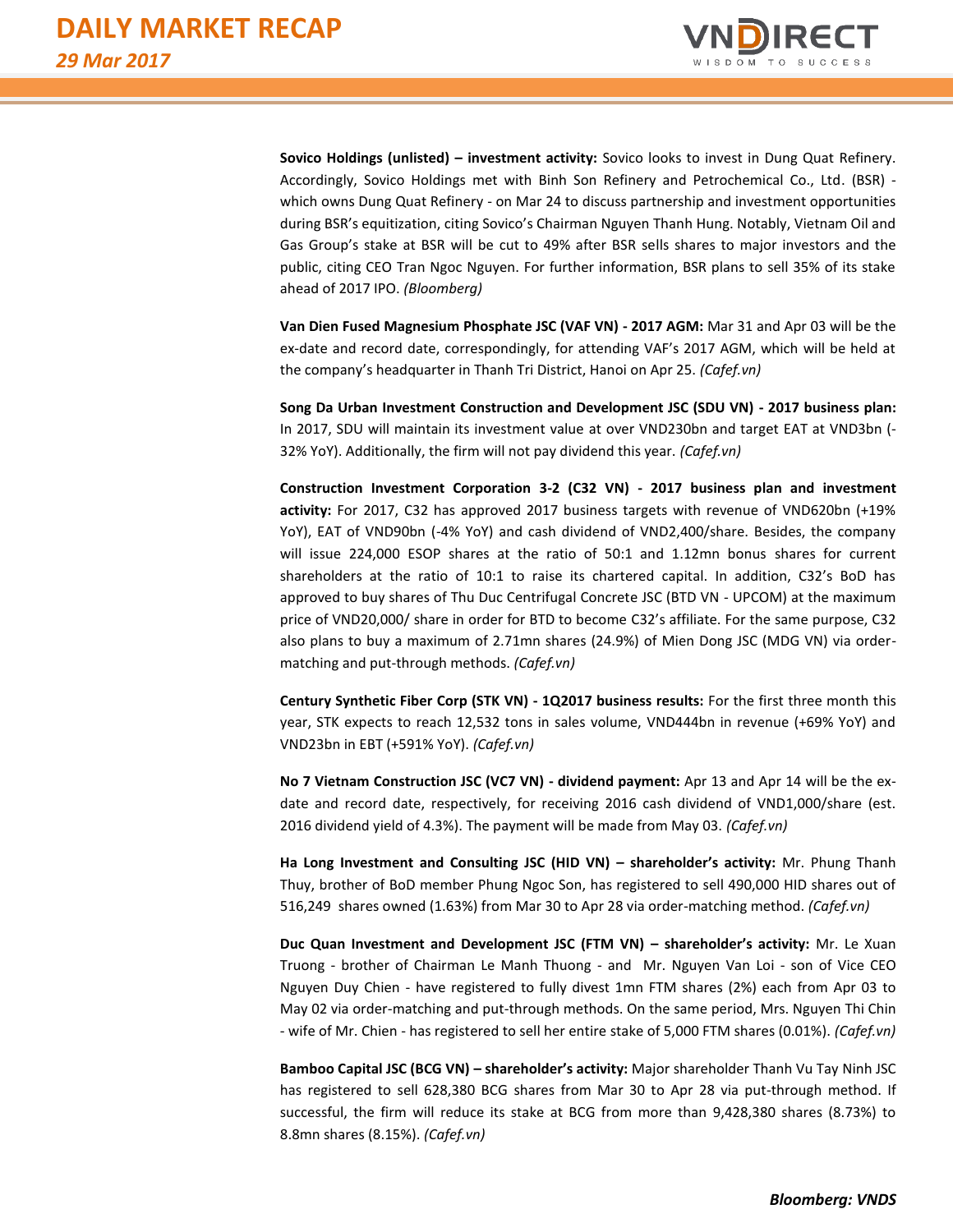

**Duc Thanh Wood Processing JSC (GDT VN) – shareholder's activity:** Ms. Huynh Thi Thanh, sisterin-law of Vice Chairman cum CEO Le Hong Thang, has registered to sell 100,000 GDT shares out of 187,534 GDT shares owned (1.26%) from Mar 30 to Apr 28. If successful, her stake will be reduced to 87,534 shares (0.59%). *(Cafef.vn)*

**Petroleum Equipment Assembly and Metal Structure JSC (PXS VN) – shareholders' activities:** CEO Pham Tat Thanh and Vice CEO Pham Chu Tu have registered to buy 50,000 and 90,000 PXS shares, respectively, from Mar 31 to Apr 29 via order-matching or put-through methods. Currently, Mr. Thanh and Mr. Tu own 33,000 shares (0.06%) and 3.300 shares (0.006%), correspondingly. *(Cafef.vn)*

**Atesco Industrial Catering JSC (ATS VN) - shareholder's activity:** On Mar 01, Mr. Chu Quang Dung sold 17,700 ATS shares, thus reducing his stake from 188,200 shares (5.38%) to 170,500 shares (4.87%) and being no longer the company's major shareholder. Previously, he purchased 134,800 ATS shares (3.85%) and became ATS' major shareholder on Feb 24. *(Cafef.vn)*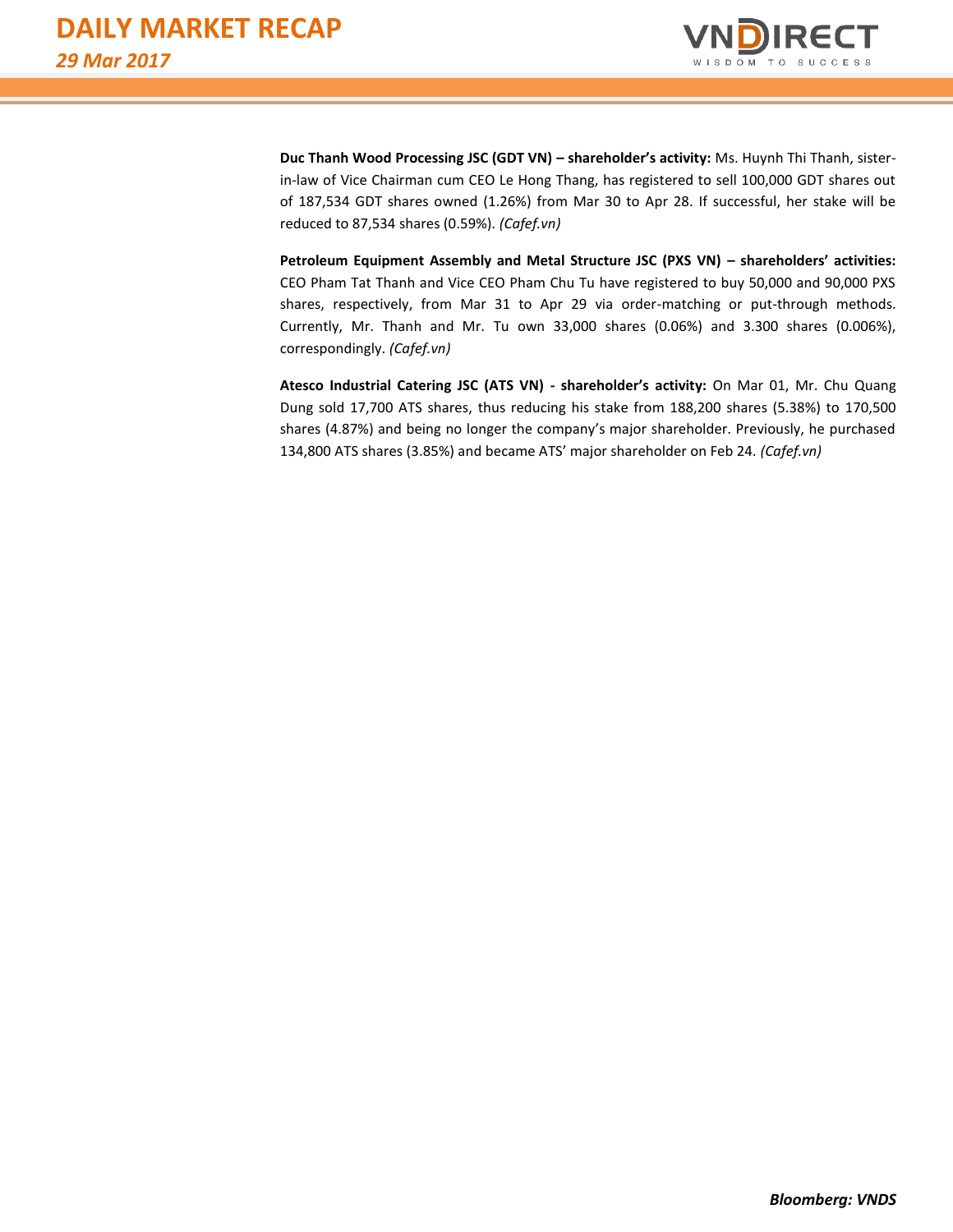

## **MARKET MOVEMENTS**

|                    |              |     | <b>HOSE</b> |         |            | <b>HNX</b>         |              |       |      |         |            |  |  |
|--------------------|--------------|-----|-------------|---------|------------|--------------------|--------------|-------|------|---------|------------|--|--|
| <b>Top gainers</b> |              |     |             |         | <b>VND</b> | <b>Top gainers</b> |              |       |      |         | <b>VND</b> |  |  |
| <b>Ticker</b>      | Last         | Chg | $%$ chg     | Vol.    | Index      | <b>Ticker</b>      | Last         | Chg   | %chg | Vol.    | Index      |  |  |
|                    | <b>Price</b> |     |             |         | impact     |                    | <b>Price</b> |       |      |         | impact     |  |  |
| <b>CCI</b>         | 13,000       | 850 | 7.0         | 38,800  | 0.006      | <b>DHT</b>         | 92.400       | 8.400 | 10.0 | 24,800  | 0.000      |  |  |
| QCG                | 6,430        | 420 | 7.0         | 156,920 | 0.049      | TET                | 29,700       | 2,700 | 10.0 | 12,500  | 0.000      |  |  |
| <b>KAC</b>         | 14,600       | 950 | 7.0         | 1.540   | 0.010      | ALT                | 15,500       | 1,400 | 9.9  | 36,167  | 0.000      |  |  |
| <b>DXV</b>         | 5,080        | 330 | 7.0         | 26.740  | 0.001      | PVI                | 29.900       | 2,700 | 9.9  | 754,409 | 0.000      |  |  |
| <b>MCG</b>         | 2,310        | 150 | 6.9         | 227,050 | 0.004      | SDU                | 14,800       | 1,300 | 9.6  | 100     | 0.000      |  |  |

| <b>Top losers</b> |                      |          |        |         | <b>VND</b>             | <b>Top losers</b> |                      |          |        |         | <b>VND</b>      |
|-------------------|----------------------|----------|--------|---------|------------------------|-------------------|----------------------|----------|--------|---------|-----------------|
| <b>Ticker</b>     | Last<br><b>Price</b> | Chg      | %chg   | Vol.    | <b>Index</b><br>impact | Ticker            | Last<br><b>Price</b> | Chg      | %chg   | Vol.    | Index<br>impact |
| <b>ANV</b>        | 7.850                | $-590$   | $-7.0$ | 7.330   | $-0.017$               | LO5               | 4,600                | $-500$   | $-9.8$ | 400     | 0.000           |
| <b>TTF</b>        | 8,000                | $-600$   | $-7.0$ | 1.07MLN | $-0.036$               | <b>CTP</b>        | 17.500               | $-1.900$ | $-9.8$ | 135,900 | 0.000           |
| <b>HNG</b>        | 11,600               | $-850$   | $-6.8$ | 5.13MLN | $-0.279$               | AMC               | 28,000               | $-3,000$ | $-9.7$ | 800     | 0.000           |
| SC <sub>5</sub>   | 25,600               | $-1,850$ | $-6.7$ | 3.700   | $-0.012$               | <b>VTL</b>        | 11,300               | $-1,200$ | $-9.6$ | 200     | 0.000           |
| <b>AGR</b>        | 3,660                | $-260$   | $-6.6$ | 1.41MLN | $-0.024$               | <b>HAD</b>        | 33.900               | $-3,500$ | $-9.4$ | 1,200   | 0.000           |

|               | Top index movers |       |      |         | <b>VND</b>   | <b>VND</b><br>Top index movers |              |       |      |         |        |  |
|---------------|------------------|-------|------|---------|--------------|--------------------------------|--------------|-------|------|---------|--------|--|
| <b>Ticker</b> | Last             | Chg   | %chg | Vol.    | <b>Index</b> | <b>Ticker</b>                  | Last         | Chg   | %chg | Vol.    | Index  |  |
|               | <b>Price</b>     |       |      |         | impact       |                                | <b>Price</b> |       |      |         | impact |  |
| <b>VNM</b>    | 141.800          | 1,000 | 0.7  | 773.630 | 0.621        | PVI                            | 29.900       | 2.700 | 9.9  | 754.409 | 0.071  |  |
| <b>MSN</b>    | 47.000           | 1.000 | 2.2  | 514.580 | 0.491        | VCS                            | 165.000      | 2.500 | 1.5  | 33,916  | 0.050  |  |
| SAB           | 200.000          | 1,000 | 0.5  | 35,850  | 0.274        | DHT                            | 92.400       | 8.400 | 10.0 | 24,800  | 0.038  |  |
| VIC           | 42.200           | 200   | 0.5  | 732,520 | 0.226        | <b>INN</b>                     | 64.000       | 2.000 | 3.2  | 22,010  | 0.017  |  |
| GAS           | 53,800           | 200   | 0.4  | 552,250 | 0.164        | VGS                            | 12,400       | 400   | 3.3  | 783,728 | 0.015  |  |

| <b>Top index laggers</b> |                      |          |        |          | <b>VND</b>      | <b>VND</b><br>Top index laggers |                      |          |        |         |                 |  |
|--------------------------|----------------------|----------|--------|----------|-----------------|---------------------------------|----------------------|----------|--------|---------|-----------------|--|
| <b>Ticker</b>            | Last<br><b>Price</b> | Chg      | %chg   | Vol.     | Index<br>impact | <b>Ticker</b>                   | Last<br><b>Price</b> | Chg      | %chg   | Vol.    | Index<br>impact |  |
| <b>BHN</b>               | 85.000               | $-3.500$ | $-4.0$ | 11,870   | $-0.347$        | <b>ACB</b>                      | 24.600               | $-100$   | $-0.4$ | 4.69MLN | $-0.086$        |  |
| <b>HNG</b>               | 11.600               | $-850$   | $-6.8$ | 5.13MLN  | $-0.279$        | <b>BCC</b>                      | 15.800               | $-600$   | $-3.7$ | 595.429 | $-0.022$        |  |
| <b>CTG</b>               | 18,350               | $-150$   | $-0.8$ | 1.10MLN  | $-0.239$        | <b>CTP</b>                      | 17.500               | $-1.900$ | $-9.8$ | 135.900 | $-0.016$        |  |
| <b>VCB</b>               | 37,300               | $-100$   | $-0.3$ | 1.38MLN  | $-0.154$        | L14                             | 60.000               | $-3,600$ | $-5.7$ | 24.100  | $-0.014$        |  |
| <b>HAG</b>               | 9,200                | $-450$   | $-4.7$ | 15.57MLN | $-0.152$        | <b>VCG</b>                      | 16,000               | $-100$   | $-0.6$ | 1.66MLN | $-0.012$        |  |

| Top active volume |                      |        |        |          | <b>VND</b>             | <b>VND</b><br><b>Top active volume</b> |                      |        |        |         |                 |  |
|-------------------|----------------------|--------|--------|----------|------------------------|----------------------------------------|----------------------|--------|--------|---------|-----------------|--|
| <b>Ticker</b>     | Last<br><b>Price</b> | Chg    | %chg   | Vol.     | <b>Index</b><br>impact | <b>Ticker</b>                          | Last<br><b>Price</b> | Chg    | %chg   | Vol.    | Index<br>impact |  |
| <b>HAG</b>        | 9.200                | $-450$ | $-4.7$ | 15.57MLN | $-0.152$               | <b>SHB</b>                             | 5,800                | 0      | 0.0    | 7.92MLN | 0.000           |  |
| FLC               | 8,210                | $-180$ | $-2.2$ | 15.06MLN | $-0.049$               | ACB                                    | 24,600               | $-100$ | $-0.4$ | 4.69MLN | 0.000           |  |
| ITA               | 4.170                | $-30$  | $-0.7$ | 12.63MLN | $-0.011$               | <b>HKB</b>                             | 6.800                | 0      | 0.0    | 1.80MLN | 0.000           |  |
| <b>VHG</b>        | 2,800                | 80     | 2.9    | 7.20MLN  | 0.005                  | <b>VCG</b>                             | 16,000               | $-100$ | $-0.6$ | 1.66MLN | 0.000           |  |
| <b>HHS</b>        | 4,560                | 290    | 6.8    | 7.17MLN  | 0.034                  | <b>HUT</b>                             | 14,300               | 100    | 0.7    | 1.40MLN | 0.000           |  |

|                                  | <b>HNX</b> |       |      |         |        |  |  |  |  |  |  |  |  |
|----------------------------------|------------|-------|------|---------|--------|--|--|--|--|--|--|--|--|
| <b>VND</b><br><b>Top gainers</b> |            |       |      |         |        |  |  |  |  |  |  |  |  |
| <b>Ticker</b>                    | Last       | Chg   | %chg | Vol.    | Index  |  |  |  |  |  |  |  |  |
|                                  | Price      |       |      |         | impact |  |  |  |  |  |  |  |  |
| DHT                              | 92,400     | 8,400 | 10.0 | 24,800  | 0.000  |  |  |  |  |  |  |  |  |
| <b>TET</b>                       | 29,700     | 2,700 | 10.0 | 12,500  | 0.000  |  |  |  |  |  |  |  |  |
| ALT                              | 15,500     | 1,400 | 9.9  | 36,167  | 0.000  |  |  |  |  |  |  |  |  |
| PVI                              | 29,900     | 2,700 | 9.9  | 754,409 | 0.000  |  |  |  |  |  |  |  |  |
| SDU                              | 14,800     | 1,300 | 9.6  | 100     | 0.000  |  |  |  |  |  |  |  |  |

| <b>Top losers</b> |                      |          |        |         | <b>VND</b>      |
|-------------------|----------------------|----------|--------|---------|-----------------|
| <b>Ticker</b>     | Last<br><b>Price</b> | Chg      | %chg   | Vol.    | Index<br>impact |
| LO <sub>5</sub>   | 4,600                | $-500$   | $-9.8$ | 400     | 0.000           |
| <b>CTP</b>        | 17,500               | $-1,900$ | $-9.8$ | 135,900 | 0.000           |
| <b>AMC</b>        | 28,000               | $-3,000$ | $-9.7$ | 800     | 0.000           |
| VTL               | 11,300               | $-1,200$ | $-9.6$ | 200     | 0.000           |
| HAD               | 33,900               | $-3,500$ | $-9.4$ | 1,200   | 0.000           |

| <b>Top index movers</b> |              |       |      |         |              |  |  |  |  |  |  |  |  |
|-------------------------|--------------|-------|------|---------|--------------|--|--|--|--|--|--|--|--|
| <b>Ticker</b>           | Last         | Chg   | %chg | Vol.    | <b>Index</b> |  |  |  |  |  |  |  |  |
|                         | <b>Price</b> |       |      |         | impact       |  |  |  |  |  |  |  |  |
| <b>PVI</b>              | 29,900       | 2,700 | 9.9  | 754,409 | 0.071        |  |  |  |  |  |  |  |  |
| <b>VCS</b>              | 165,000      | 2,500 | 1.5  | 33,916  | 0.050        |  |  |  |  |  |  |  |  |
| DHT                     | 92,400       | 8,400 | 10.0 | 24,800  | 0.038        |  |  |  |  |  |  |  |  |
| <b>INN</b>              | 64,000       | 2,000 | 3.2  | 22,010  | 0.017        |  |  |  |  |  |  |  |  |
| VGS                     | 12,400       | 400   | 3.3  | 783,728 | 0.015        |  |  |  |  |  |  |  |  |

| <b>Top index laggers</b> |              |          |        |         | <b>VND</b> |
|--------------------------|--------------|----------|--------|---------|------------|
| <b>Ticker</b>            | Last         | Chg      | %chg   | Vol.    | Index      |
|                          | <b>Price</b> |          |        |         | impact     |
| ACB                      | 24,600       | $-100$   | $-0.4$ | 4.69MLN | $-0.086$   |
| <b>BCC</b>               | 15,800       | $-600$   | $-3.7$ | 595.429 | $-0.022$   |
| <b>CTP</b>               | 17,500       | $-1,900$ | $-9.8$ | 135,900 | $-0.016$   |
| L14                      | 60,000       | $-3,600$ | $-5.7$ | 24,100  | $-0.014$   |
| VCG                      | 16,000       | $-100$   | $-0.6$ | 1.66MLN | $-0.012$   |

| <b>Top active volume</b> |              |        |        |         |        |  |  |  |  |  |  |  |
|--------------------------|--------------|--------|--------|---------|--------|--|--|--|--|--|--|--|
| <b>Ticker</b>            | Last         | Chg    | %chg   | Vol.    | Index  |  |  |  |  |  |  |  |
|                          | <b>Price</b> |        |        |         | impact |  |  |  |  |  |  |  |
| <b>SHB</b>               | 5,800        | 0      | 0.0    | 7.92MLN | 0.000  |  |  |  |  |  |  |  |
| ACB                      | 24,600       | $-100$ | $-0.4$ | 4.69MLN | 0.000  |  |  |  |  |  |  |  |
| <b>HKB</b>               | 6,800        | 0      | 0.0    | 1.80MLN | 0.000  |  |  |  |  |  |  |  |
| <b>VCG</b>               | 16.000       | $-100$ | $-0.6$ | 1.66MLN | 0.000  |  |  |  |  |  |  |  |
| HUT                      | 14.300       | 100    | 0.7    | 1.40MLN | 0.000  |  |  |  |  |  |  |  |

*Source: Bloomberg*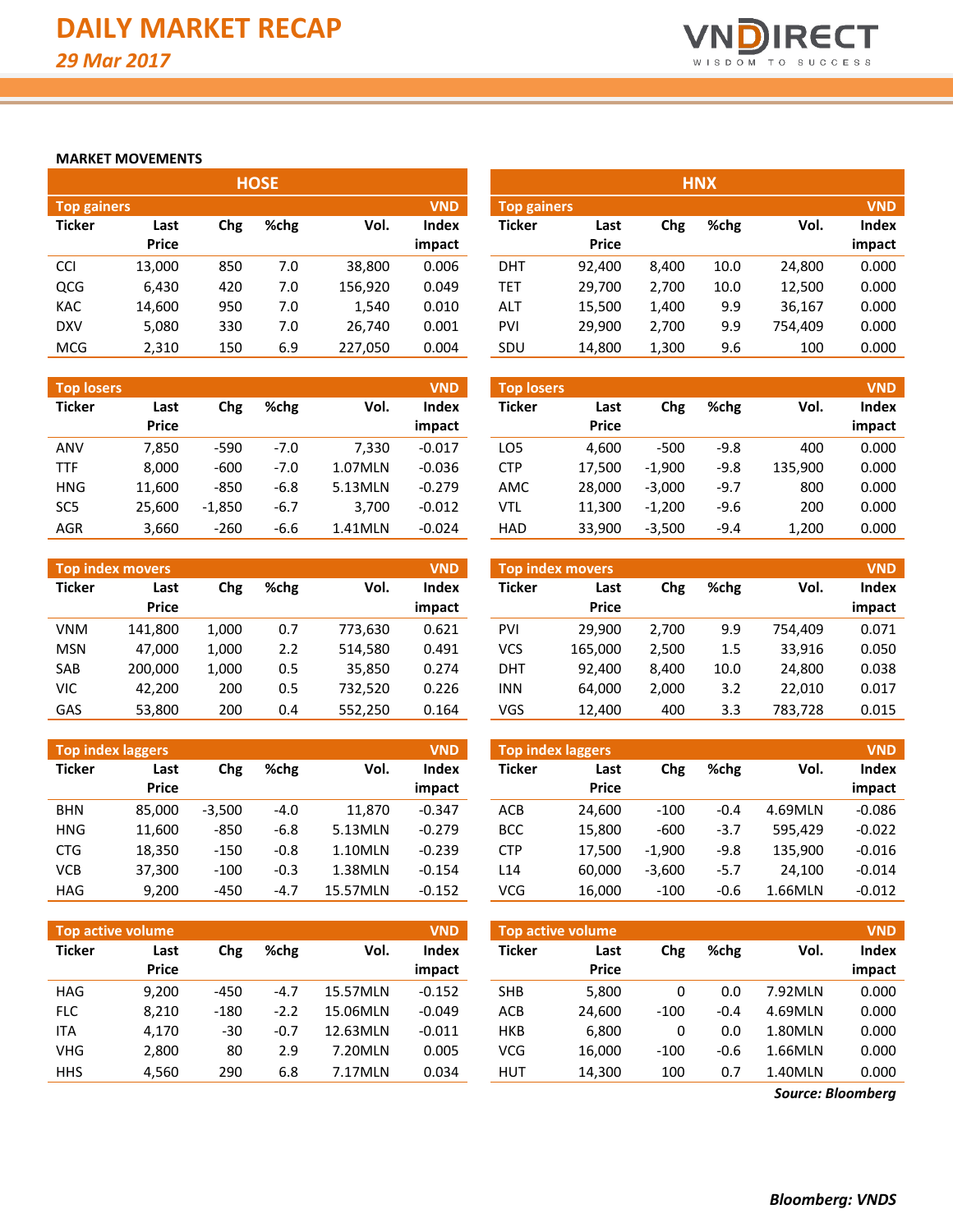

# **FOREIGN ACTIVITIES**

| <b>Volume (Mn'shs)</b> | <b>HOSE</b> | d/d       | <b>HNX</b> | d/d      | Value (VND'bn)        | <b>HOSE</b> | d/d   | <b>HNX</b> | d/d       |
|------------------------|-------------|-----------|------------|----------|-----------------------|-------------|-------|------------|-----------|
| <b>F.BUY</b>           | 8.1         | 2.8%      | 0.7        | $-42.1%$ | <b>BUY</b>            | 471         | 31.7% |            | $-61.2\%$ |
| % of market            | 4.2%        |           | 1.6%       |          | % of market           | 12.3%       |       | 1.5%       |           |
| <b>F.SELL</b>          | 7.7         | $-15.5\%$ | 1.0        | $-7.5%$  | <b>SELL</b>           | 302         | 4.5%  | 10         | 7.5%      |
| % of market            | 0.0%        |           | 0.0%       |          | % of market           | 0.0%        |       | 1.9%       |           |
| <b>NET BUY (SELL)</b>  | 0.4         |           | (0.3)      |          | <b>NET BUY (SELL)</b> | 169         |       | (2)        |           |
|                        |             |           |            |          |                       |             |       |            |           |

*Source: HSX, HNX*

Foreign net buy/sell (30 days) in VND'bn 350 300 250 200 150 100 50 **VIVER PARK Partidos Altarat**  $\pmb{0}$ **Parketo Assided** 28-Yeld 3-Max G-Max 21-Max 24-Max 27-Max  $(50)$ <sub>5</sub><br> $(100)$ <sup>5</sup><br> $(150)$ **OVAR**  $(150)$  $(200)$  $(250)$  $(300)$ **HOSE**  $HNX$ 

#### **2017 ACCUMULATION**

| Volume (Mn'shs)       | HOSE <sup>1</sup> | % of 2016 |      | HNX % of 2016 | Value (VND'bn)        | <b>HOSE</b> | % of 2016 |      | HNX % of 2016 |
|-----------------------|-------------------|-----------|------|---------------|-----------------------|-------------|-----------|------|---------------|
| <b>BUY</b>            | 534.6             | 21.7%     | 63.0 | 16.0%         | <b>BUY</b>            | 24.348      | 26.7%     | 915  | 14.7%         |
| % of market           | 5.9%              |           | 2.7% |               | % of market           | 13.8%       |           | 3.6% |               |
| <b>SELL</b>           | 620.2             | 23.2%     | 43.1 | 13.1%         | <b>SELL</b>           | 21.488      | 21.7%     | 696  | 13.7%         |
| % of market           | 6.9%              |           | 1.8% |               | % of market           | 12.2%       |           | 2.7% |               |
| <b>NET BUY (SELL)</b> | (85.6)            |           | 19.9 |               | <b>NET BUY (SELL)</b> | 2,859       |           | 219  |               |

*Source: HSX, HNX*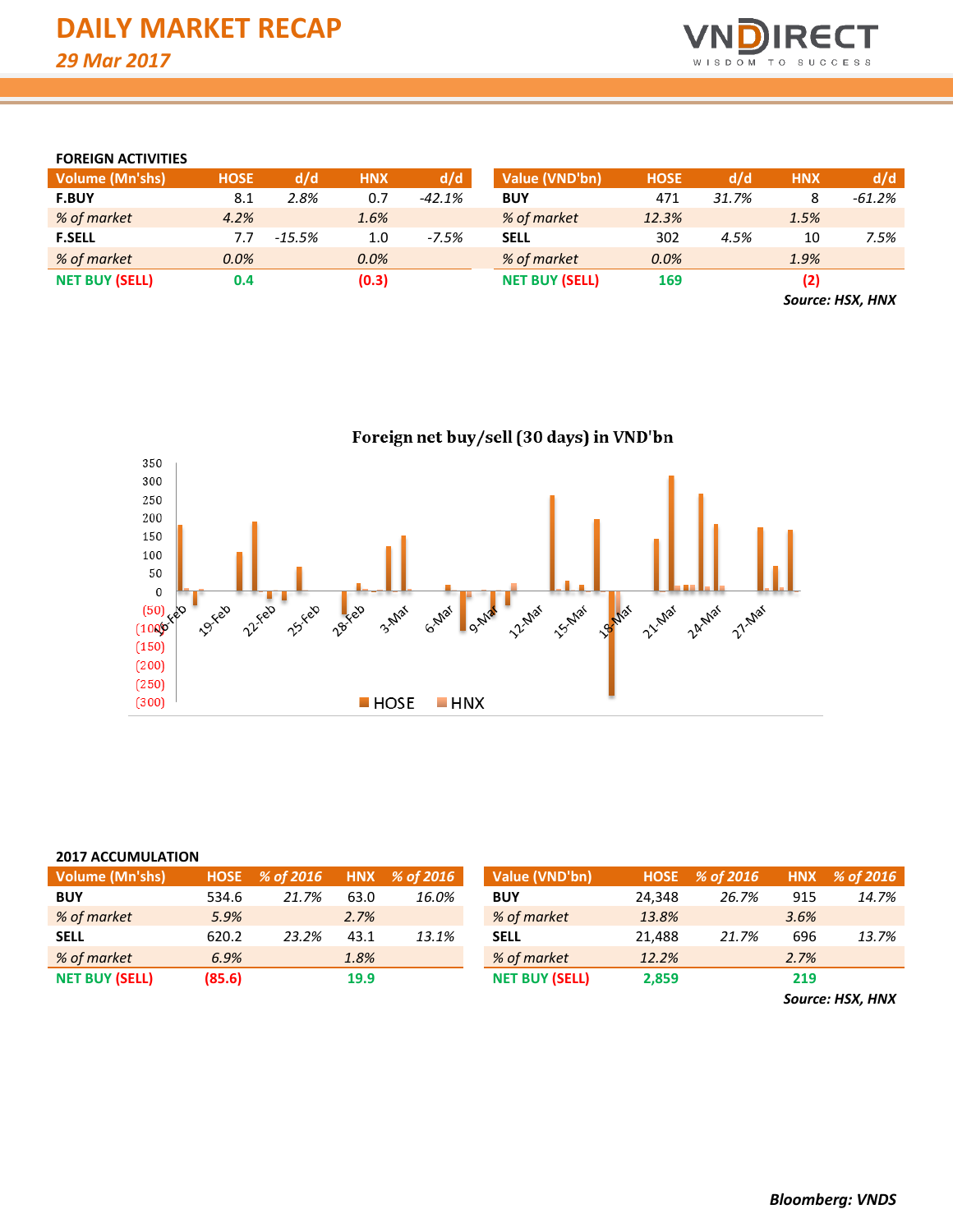

# **FOREIGN ACTIVITIES**

|               |                               | <b>HOSE</b> |         |       |                 | <b>HNX</b>    |                               |        |         |       |                 |  |  |  |
|---------------|-------------------------------|-------------|---------|-------|-----------------|---------------|-------------------------------|--------|---------|-------|-----------------|--|--|--|
|               | Top buy by foreigners (value) |             |         |       | VND'bn          |               | Top buy by foreigners (value) |        |         |       |                 |  |  |  |
| <b>Ticker</b> | Last<br><b>Price</b>          | Chg         | %chg    | Value | Index<br>impact | <b>Ticker</b> | Last<br><b>Price</b>          | Chg    | %chg    | Value | Index<br>impact |  |  |  |
| <b>VNM</b>    | 141,800                       | 1.000       | 0.71    | 163.6 | 0.621           | VE1           | 6,700                         | $-300$ | $-4.29$ | 1.6   | 0.000           |  |  |  |
| <b>HPG</b>    | 43,400                        | 450         | 1.05    | 81.3  | 0.162           | <b>VGC</b>    | 15,100                        | $-100$ | $-0.66$ | 1.1   | 0.000           |  |  |  |
| <b>VJC</b>    | 131,700                       | 800         | 0.61    | 35.1  | 0.103           | <b>VND</b>    | 14,600                        | 100    | 0.69    | 1.1   | 0.000           |  |  |  |
| <b>CII</b>    | 38,200                        | $-600$      | $-1.55$ | 27.3  | $-0.071$        | <b>BVS</b>    | 16,300                        | 200    | 1.24    | 0.5   | 0.000           |  |  |  |
| <b>HSG</b>    | 49,000                        | 200         | 0.41    | 22.7  | 0.017           | CVT           | 55,500                        | $-200$ | $-0.36$ | 0.5   | 0.000           |  |  |  |

|               | Top sell by foreigners (value) |        |         |       | <b>VND'bn</b>   | Top sell by foreigners (value) |                      |        |         |              |                 |  |
|---------------|--------------------------------|--------|---------|-------|-----------------|--------------------------------|----------------------|--------|---------|--------------|-----------------|--|
| <b>Ticker</b> | Last<br><b>Price</b>           | Chg    | %chg    | Value | Index<br>impact | Ticker                         | Last<br><b>Price</b> | Chg    | %chg    | <b>Value</b> | Index<br>impact |  |
|               |                                |        |         |       |                 |                                |                      |        |         |              |                 |  |
| <b>VNM</b>    | 141.800                        | 1.000  | 0.71    | 89.5  | 0.621           | <b>PVS</b>                     | 17,500               | 0      | 0.00    | 2.8          | 0.000           |  |
| <b>VCB</b>    | 37.300                         | $-100$ | $-0.27$ | 28.0  | $-0.154$        | <b>SHB</b>                     | 5,800                | 0      | 0.00    | 1.7          | 0.000           |  |
| <b>HPG</b>    | 43.400                         | 450    | 1.05    | 17.0  | 0.162           | PDB                            | 19,100               | $-400$ | $-2.05$ | 0.9          | 0.000           |  |
| <b>DHG</b>    | 132.300                        | 200    | 0.15    | 16.1  | 0.007           | VE1                            | 6,700                | $-300$ | $-4.29$ | 0.7          | 0.000           |  |
| <b>HSG</b>    | 49.000                         | 200    | 0.41    | 12.8  | 0.017           | PGS                            | 17.500               | 0      | 0.00    | 0.6          | 0.000           |  |

|               | Top net buy by foreigners (value) |        |         |       | <b>VND'bn</b>          | Top net buy by foreigners (value) |                      | <b>VND'bn</b> |         |              |                 |
|---------------|-----------------------------------|--------|---------|-------|------------------------|-----------------------------------|----------------------|---------------|---------|--------------|-----------------|
| <b>Ticker</b> | Last<br><b>Price</b>              | Chg    | %chg    | Value | <b>Index</b><br>impact | <b>Ticker</b>                     | Last<br><b>Price</b> | Chg           | %chg    | <b>Value</b> | Index<br>impact |
| <b>VNM</b>    | 141.800                           | 1.000  | 0.71    | 74.1  | 0.621                  | VGC                               | 15,100               | $-100$        | $-0.66$ | 1.1          | 0.000           |
| <b>HPG</b>    | 43.400                            | 450    | 1.05    | 64.3  | 0.162                  | <b>VND</b>                        | 14,600               | 100           | 0.69    | $1.1\,$      | 0.000           |
| <b>VJC</b>    | 131.700                           | 800    | 0.61    | 35.1  | 0.103                  | VE1                               | 6,700                | $-300$        | $-4.29$ | 0.9          | 0.000           |
| <b>CII</b>    | 38,200                            | $-600$ | $-1.55$ | 24.9  | $-0.071$               | <b>CVT</b>                        | 55.500               | $-200$        | $-0.36$ | 0.5          | 0.000           |
| <b>HSG</b>    | 49,000                            | 200    | 0.41    | 9.9   | 0.017                  | <b>INN</b>                        | 64,000               | 2.000         | 3.23    | 0.4          | 0.000           |

|               | Top net sell by foreigners (value) |        |         |         | <b>VND'bn</b>   |            | Top net sell by foreigners (value) |        |         |              |                 |  |
|---------------|------------------------------------|--------|---------|---------|-----------------|------------|------------------------------------|--------|---------|--------------|-----------------|--|
| <b>Ticker</b> | Last<br><b>Price</b>               | Chg    | %chg    | Value   | Index<br>impact | Ticker     | Last<br><b>Price</b>               | Chg    | %chg    | <b>Value</b> | Index<br>impact |  |
|               |                                    |        |         |         |                 |            |                                    |        |         |              |                 |  |
| <b>VCB</b>    | 37,300                             | $-100$ | $-0.27$ | $-26.8$ | $-0.154$        | <b>PVS</b> | 17,500                             | 0      | 0.00    | $-2.8$       | 0.000           |  |
| <b>PVD</b>    | 20,350                             | 50     | 0.25    | $-9.0$  | 0.008           | <b>SHB</b> | 5,800                              | 0      | 0.00    | $-1.4$       | 0.000           |  |
| <b>NLG</b>    | 25,900                             | $-400$ | $-1.52$ | $-8.6$  | $-0.024$        | PDB        | 19,100                             | $-400$ | $-2.05$ | $-0.9$       | 0.000           |  |
| <b>BVH</b>    | 61.500                             | 300    | 0.49    | $-8.4$  | 0.087           | PGS        | 17.500                             | 0      | 0.00    | $-0.6$       | 0.000           |  |
| <b>PAN</b>    | 43.000                             | $-100$ | $-0.23$ | $-7.5$  | $-0.004$        | LHC        | 66.500                             | 500    | 0.76    | $-0.5$       | 0.000           |  |

*Source: Bloomberg, HOSE, HNX*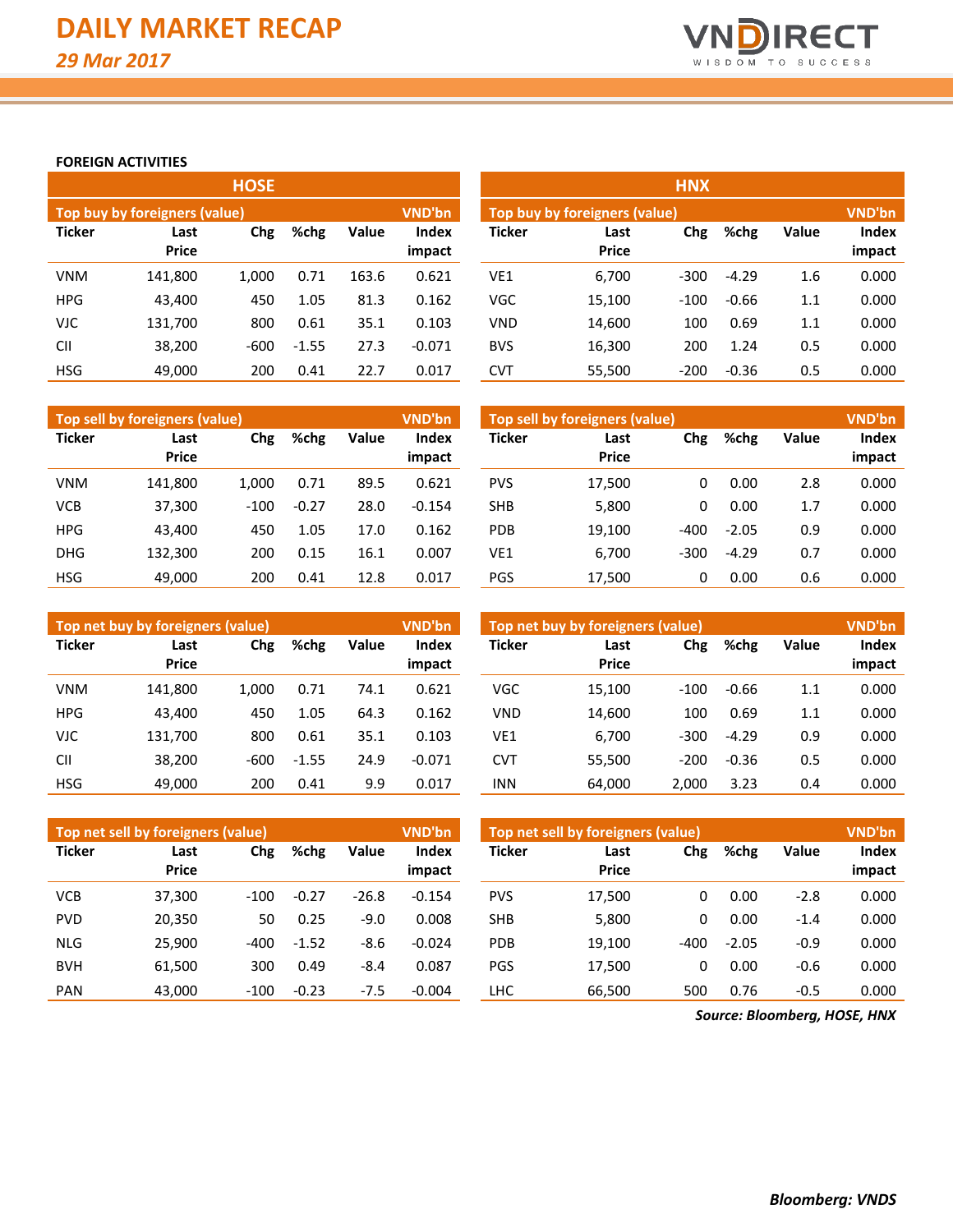

### **TOP 70 MARKET CAPS SNAPSHOT ON HOSE**

| No.            | <b>Ticker</b> | <b>Price</b> |         | Price change (%) |         | <b>Mkt. Cap</b> | Outs. Vol. | <b>Float ratio</b> | <b>Avail. FII</b> | Ave. daily vol. |             | <b>EPS</b>     |         | P/E              | P/B              | <b>ROE</b> | <b>ROA</b>     |
|----------------|---------------|--------------|---------|------------------|---------|-----------------|------------|--------------------|-------------------|-----------------|-------------|----------------|---------|------------------|------------------|------------|----------------|
|                |               | <b>VND</b>   | 1M      | 3M               | 6M      | <b>US\$mln</b>  | Mln'shs    | $\%$               | %                 | (30 days-shs)   | <b>T12M</b> | <b>Diluted</b> | 1Y Gr.  | $\boldsymbol{X}$ | $\boldsymbol{x}$ | %          | $\%$           |
| 1              | <b>VNM VM</b> | 141,800      | 7.9     | 10.3             | 1.3     | 9,041           | 1,451      | 57.8               | 45.9              | 809,293         | 5,832       | 5,831          | 19.9    | 24.3             | 9.3              | 39.3       | 32.9           |
| $\overline{2}$ | <b>VCB VM</b> | 37,300       | $-0.3$  | 5.2              | $-2.6$  | 5,895           | 3,598      | 22.9               | 9.2               | 1,111,075       | 1,897       | 1,897          | 28.4    | 19.7             | 2.7              | 14.5       | 0.9            |
| 3              | SAB VM        | 200,000      | $-11.2$ | 1.5              | N/A     | 5,634           | 641        | 10.4               | 39.2              | 48,797          | 6,978       | 6,978          | 43.5    | 28.7             | 11.3             | 36.7       | 21.9           |
| $\overline{4}$ | <b>VIC VM</b> | 42,200       | $-6.2$  | 0.7              | $-6.1$  | 4,890           | 2,638      | 45.0               | 19.0              | 1,001,060       | 648         | 709            | 51.6    | 65.1             | 4.2              | 6.3        | 1.0            |
| 5              | <b>GAS VM</b> | 53,800       | $-10.8$ | $-9.9$           | $-26.5$ | 4,522           | 1,913      | 4.2                | 46.4              | 853,486         | 3,669       | 3,703          | $-15.8$ | 14.7             | 2.6              | 17.5       | 12.3           |
| 6              | <b>ROS VM</b> | 160,100      | 7.5     | 40.9             | 402     | 3,024           | 430        | 27.2               | 48.0              | 3,624,174       | 1,136       | 1,136          | N/A     | 140.9            | 14.1             | 11.7       | 7.4            |
| $\overline{7}$ | CTG VM        | 18,350       | 0.5     | 22.3             | 7.0     | 3,001           | 3,723      | 35.5               | 0.0               | 1,934,678       | 1,828       | 1,828          | 51.3    | 10.0             | 1.1              | 11.5       | 0.8            |
| $\bf 8$        | <b>BID VM</b> | 17,400       | 5.8     | 21.7             | 2.4     | 2,613           | 3,419      | 4.7                | 28.8              | 3,486,813       | 1,802       | 1,802          | 25.6    | 9.7              | 1.4              | 14.7       | 0.7            |
| 9              | <b>MSN VM</b> | 47,000       | 14.6    | 10.3             | 3.4     | 2,350           | 1,138      | 32.7               | 17.9              | 638,680         | 2,482       | 2,462          | 87.9    | 18.9             | 3.5              | 17.5       | 3.9            |
| 10             | <b>BVH VM</b> | 61,500       | 3.4     | 4.9              | $-12.1$ | 1,838           | 680        | 29.1               | 24.2              | 314,294         | 1,922       | 1,980          | 19.4    | 32.0             | 3.2              | 10.1       | 2.0            |
| 11             | <b>NVL VM</b> | 68,500       | 2.2     | 14.0             | N/A     | 1,773           | 589        | 100.0              | 37.8              | 1,165,357       | N/A         | N/A            | N/A     | N/A              | N/A              | 10.9       | 1.9            |
| 12             | <b>VJC VM</b> | 131,700      | 21.9    | N/A              | N/A     | 1,736           | 300        | 58.1               | 4.7               | N/A             | 8,726       | 8,726          | $-24.9$ | 15.1             | 8.7              | 68.7       | 14.3           |
| 13             | <b>HPG VM</b> | 43,400       | 8.5     | 0.5              | $-6.5$  | 1,607           | 843        | 50.7               | 13.1              | 3,773,312       | 7,160       | 7,162          | 82.3    | 6.1              | 1.9              | 35.3       | 22.5           |
| 14             | <b>MBB VM</b> | 15,300       | 9.3     | 14.2             | 8.5     | 1,151           | 1,713      | 45.2               | 0.0               | 991,880         | 1,716       | 1,715          | $-6.3$  | 8.9              | 1.0              | 12.1       | 1.2            |
| 15             | MWG VM        | 167,500      | 0.2     | 5.3              | 20.9    | 1,132           | 154        | 69.0               | 0.0               | 191,849         | 10,643      | 9,948          | 40.3    | 15.7             | 6.7              | 49.9       | 14.3           |
| 16             | <b>FPT VM</b> | 47,500       | 3.6     | 9.3              | 0.3     | 958             | 459        | 73.3               | 0.0               | 993,714         | 3,926       | 3,925          | 2.9     | 12.1             | 2.3              | 19.9       | 7.1            |
| 17             | STB VM        | 11,200       | 8.7     | 19.1             | 19.3    | 887             | 1,804      | 92.7               | 15.7              | 4,252,250       | 207         | 207            | $-77.1$ | 54.2             | 0.9              | 1.6        | 0.1            |
| 18             | <b>BHN VM</b> | 85,000       | $-21.0$ | N/A              | N/A     | 866             | 232        | 100.0              | 31.6              | 8,534           | 3,128       | 3,128          | $-14.3$ | 27.2             | 3.8              | N/A        | N/A            |
| 19             | <b>CTD VM</b> | 212,000      | 5.5     | 17.8             | 8.7     | 717             | 77         | 89.1               | 6.5               | 154,862         | 20,807      | 20,894         | 88.6    | 10.2             | 2.6              | 28.5       | 14.5           |
| 20             | EIB VM        | 11,800       | 10.8    | 22.9             | 14.6    | 637             | 1,229      | 75.6               | 0.7               | 471,554         | 251         | 251            | 661.5   | 47.0             | 1.1              | 2.3        | 0.2            |
| 21             | SSI VM        | 23,550       | 11.1    | 19.5             | 5.6     | 507             | 490        | 57.2               | 44.5              | 2,441,027       | 1,825       | 1,827          | 9       | 13               | $\overline{2}$   | 12.8       | $\overline{7}$ |
| 22             | <b>DHG VM</b> | 132,300      | 16.1    | 36.1             | 20.2    | 507             | 87         | 32                 | 0.0               | 94,022          | 7,349       | 7,035          | 22      | 18               | 4.0              | 24         | 19             |
| 23             | <b>HSG VM</b> | 49,000       | 3.7     | $-5.2$           | 16.7    | 423             | 197        | 54.0               | 20.4              | 1,276,706       | 9,238       | 7,350          | 120     | 5                | 2.3              | 41         | 14             |
| 24             | <b>DPM VM</b> | 24,150       | $-1.0$  | 6.9              | $-14.8$ | 415             | 391        | 35.4               | 28.6              | 1,001,602       | 2,584       | 61             | $-98.1$ | 9.3              | 1.2              | 12.2       | 11.0           |
| 25             | <b>BMP VM</b> | 205,000      | 9.6     | 6.3              | 5.8     | 410             | 45         | 61.8               | 0.4               | 69,642          | 13,796      | 13,796         | 20.9    | 14.9             | 4.1              | 29.1       | 23.5           |
| 26             | <b>CII VM</b> | 38,200       | 8.5     | 36.2             | 30.6    | 405             | 241        | 54.7               | 12.7              | 2,379,670       | 3,473       | 3,142          | 14      | 11               | 2.6              | 25         | $\overline{7}$ |
| 27             | NT2 VM        | 31,000       | 4.7     | 13.8             | $-19.5$ | 392             | 288        | 27.9               | 27.1              | 343,890         | 3,718       | 3,701          | $-5.0$  | 8.3              | 1.8              | 22.0       | 8.8            |
| 28             | <b>HNG VM</b> | 11,600       | 30.2    | 88.3             | 98.3    | 391             | 767        | 29.5               | 48.4              | 2,094,745       | $-1,273$    | $-1,273$       | N/A     | N/A              | 0.9              | $-9.5$     | $-3.0$         |
| 29             | <b>REE VM</b> | 28,000       | 11.6    | 13.8             | 27.3    | 381             | 310        | 48.3               | 0.0               | 1,147,062       | 3,525       | 3,526          | 27.9    | 7.9              | 1.2              | 16.2       | 10.4           |
| 30             | <b>KDC VM</b> | 41,700       | 12.4    | 15.2             | 9.2     | 377             | 206        | 36.6               | 38.9              | 516,017         | 5,668       | 5,624          | $-75.1$ | 7.4              | 1.4              | 20.7       | 15.0           |
| 31             | HT1 VM        | 21,900       | 16.5    | 5.3              | $-7.5$  | 367             | 382        | 19.7               | 39.6              | 384,797         | 2,131       | 2,131          | 10.1    | 10.3             | 1.6              | 16.9       | 6.9            |
| 32             | <b>PVD VM</b> | 20,350       | $-8.3$  | 0.7              | $-17.6$ | 342             | 383        | 48.1               | 21.6              | 2,090,701       | 260         | 201            | $-94.7$ | 76.9             | 0.6              | 0.9        | 0.5            |
| 33             | PNJ VM        | 75,600       | 0.8     | 13.7             | $-0.7$  | 326             | 98         | 66.7               | 0.0               | 109,313         | 4,129       | 4,580          | 240.1   | 18.3             | 5.0              | 28.0       | 13.7           |
| 34             | <b>HAG VM</b> | 9,200        | 12.5    | 71.6             | 75.2    | 319             | 790        | 54.2               | 35.7              | 10,170,550      | $-1,279$    | $-1,291$       | N/A     | N/A              | 0.5              | $-7.2$     | $-2.0$         |
| 35             | <b>KBC VM</b> | 15,300       | 6.3     | 10.9             | $-20.5$ | 316             | 470        | 73.7               | 17.7              | 3,145,220       | 1,188       | 1,188          | $-11.4$ | 12.9             | 0.9              | 7.5        | 3.9            |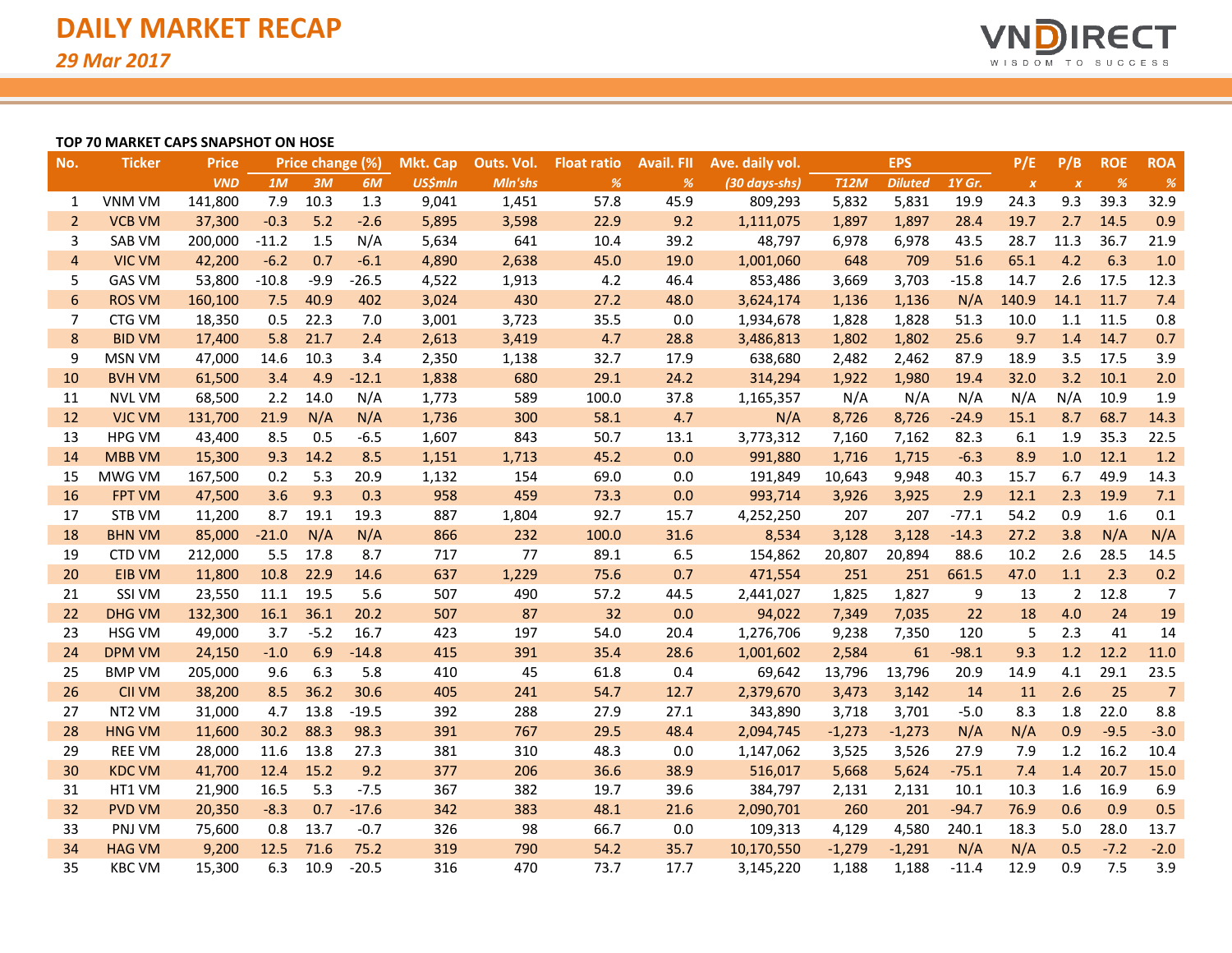

|     |               |              |         |                  |         |                 |            |                    |                   |                 |             | (Continued)    |         |                  |                           |                                       |            |
|-----|---------------|--------------|---------|------------------|---------|-----------------|------------|--------------------|-------------------|-----------------|-------------|----------------|---------|------------------|---------------------------|---------------------------------------|------------|
| No. | <b>Ticker</b> | <b>Price</b> |         | Price change (%) |         | <b>Mkt. Cap</b> | Outs. Vol. | <b>Float ratio</b> | <b>Avail. FII</b> | Ave. daily vol. |             | <b>EPS</b>     |         | P/E              | P/B                       | <b>ROE</b>                            | <b>ROA</b> |
|     |               | <b>VND</b>   | 1M      | 3M               | 6M      | <b>US\$mln</b>  | Mln'shs    | $\%$               | $\%$              | (30 days-shs)   | <b>T12M</b> | <b>Diluted</b> | 1Y Gr.  | $\boldsymbol{x}$ | $\boldsymbol{\mathsf{x}}$ | $% \mathcal{A}=\mathcal{A}^{\prime }$ | %          |
| 36  | <b>TCH VM</b> | 17,950       | 10.5    | 12.2             | N/A     | 286             | 363        | 52.5               | 49.0              | 823,056         | N/A         | N/A            | N/A     | N/A              | 1.5                       | N/A                                   | N/A        |
| 37  | <b>SBT VM</b> | 24,450       | 1.9     | $-2.6$           | 3.2     | 272             | 253        | 51.4               | 42.1              | 1,396,969       | 1,051       | 1,148          | 29.3    | 23.3             | 2.1                       | 9.2                                   | 4.5        |
| 38  | <b>GMD VM</b> | 34,500       | $-0.6$  | 29.0             | 16.6    | 272             | 179        | 75.1               | 0.0               | 1,034,259       | 2,043       | 1,957          | $-10.3$ | 16.9             | 1.2                       | 7.1                                   | 4.0        |
| 39  | <b>KDH VM</b> | 25,400       | 16.0    | 27.0             | 21.4    | 261             | 234        | 53.8               | 1.5               | 154,886         | 1,615       | 1,615          | 0.7     | 15.7             | 1.7                       | 11.3                                  | 4.6        |
| 40  | <b>DCM VM</b> | 10,500       | $-3.7$  | 2.9              | $-13.9$ | 244             | 529        | 24.3               | 45.1              | 798,814         | 1,171       | 1,171          | N/A     | 9.0              | 1.0                       | 10.3                                  | 4.5        |
| 41  | HBC VM        | 57,000       | 20.4    | 91.9             | 82.7    | 239             | 95         | 77.8               | 26.5              | 2,618,670       | 5,883       | 6,056          | 624.5   | 9.7              | 3.3                       | 41.2                                  | 6.1        |
| 42  | <b>PPC VM</b> | 16,900       | 0.6     | 2.1              | 18.2    | 236             | 318        | 15.0               | 33.3              | 78,857          | 1,707       | 1,706          | $-3.2$  | 9.9              | 1.0                       | 10.0                                  | 5.0        |
| 43  | FLC VM        | 8,210        | 0.5     | 60.0             | 71.0    | 230             | 638        | 68.3               | 41.7              | 27,870,790      | 1,735       | 1,730          | $-11.4$ | 4.7              | 0.6                       | 13.5                                  | 7.1        |
| 44  | <b>DXG VM</b> | 20,000       | 21.2    | 66.7             | 78.9    | 222             | 253        | 81.0               | 20.4              | 3,727,167       | 2,536       | 2,887          | 29.6    | 7.9              | 1.6                       | 22.3                                  | 11.8       |
| 45  | <b>VHC VM</b> | 54,400       | 18.3    | $-6.4$           | $-10.2$ | 221             | 92         | 30.5               | 71.6              | 139,028         | 5,819       | 6,008          | 83.5    | 9.3              | 2.1                       | 24.1                                  | 12.2       |
| 46  | <b>LGC VM</b> | 24,350       | $-24.6$ | 0.2              | 4.1     | 206             | 193        | N/A                | 4.0               | 2,327           | 1,867       | 1,867          | $-44.5$ | 13.0             | 1.9                       | 14.6                                  | 4.6        |
| 47  | <b>BIC VM</b> | 39,800       | $-0.3$  | $-0.5$           | 3.1     | 205             | 117        | 99.7               | 1.5               | 6,647           | 1,095       | 1,083          | -27.2   | 36.3             | 2.3                       | 6.3                                   | 2.9        |
| 48  | <b>PAN VM</b> | 43,000       | $-0.9$  | 0.2              | $-11.3$ | 193             | 102        | 54.1               | 53.9              | 8,468           | 2,548       | 2,538          | 0.0     | 16.9             | 1.9                       | 11.4                                  | 6.9        |
| 49  | <b>VCF VM</b> | 160,000      | $-8.0$  | $-10.1$          | 8.8     | 187             | 27         | N/A                | 19.3              | 136             | 14,294      | 14,450         | 30.0    | 11.2             | 2.0                       | 19.4                                  | 13.4       |
| 50  | <b>HCM VM</b> | 31,900       | 2.2     | 16.4             | 7.0     | 182             | 130        | 39.4               | 0.0               | 645,544         | 2,395       | 2,395          | 42.8    | 13.3             | 1.7                       | 13.0                                  | 8.4        |
| 51  | <b>TRA VM</b> | 114,900      | $-0.1$  | 0.8              | $-5.4$  | 174             | 35         | 58.1               | 1.2               | 7,761           | 6,097       | 6,097          | 29.0    | 19               | 4.3                       | 23                                    | 16         |
| 52  | <b>GTN VM</b> | 15,800       | $-25.5$ | $-4.8$           | $-16.8$ | 174             | 250        | 45.9               | 49.3              | 1,690,543       | 87.7        | 97             | $-87.3$ | 180.1            | 1.4                       | 0.8                                   | 0.5        |
| 53  | <b>ITA VM</b> | 4,170        | $-7.1$  | 4.3              | $-0.2$  | 172             | 938        | 61.8               | 37.9              | 9,369,335       | 60          | 57             | $-65.7$ | 69.3             | 0.4                       | 0.5                                   | 0.4        |
| 54  | <b>DRC VM</b> | 31,900       | 2.1     | 2.9              | $-22.8$ | 166             | 119        | 39.4               | 18.1              | 368,933         | 3,326       | 3,680          | 1.6     | 10               | 2.4                       | 24                                    | 13         |
| 55  | <b>BHS VM</b> | 12,650       | 15.0    | 16.6             | $-5.1$  | 166             | 298        | 72.3               | 41.2              | 2,095,320       | 1,455       | 1,546          | 30.6    | 9                | 1.0                       | 12                                    | 5          |
| 56  | <b>CAV VM</b> | 65,000       | 15.7    | 13.8             | 7.4     | 164             | 58         | 51.4               | 45.3              | 43,809          | 4,380       | 4,380          | 43.2    | 14.8             | 5.0                       | 30.0                                  | 11.3       |
| 57  | <b>TLG VM</b> | 96,300       | $-3.7$  | $-2.7$           | $-9.2$  | 162             | 38         | 4.1                | 21.0              | 4,120           | 5,828       | 5,506          | 24.8    | 16.5             | 4.0                       | 25.6                                  | 17.9       |
| 58  | <b>NLG VM</b> | 25,900       | 14.6    | 16.7             | 16.1    | 162             | 142        | 56.0               | 4.2               | 354,053         | 2,485       | 2,149          | 70.0    | 10               | 1.4                       | 14                                    | 6          |
| 59  | <b>PVT VM</b> | 12,600       | 2.4     | 6.8              | $-14.0$ | 156             | 281        | 48.9               | 25.1              | 781,546         | 1,393       | 1,468          | 22.8    | 9                | 1.0                       | 11                                    | 4          |
| 60  | <b>PGD VM</b> | 39,250       | 3.2     | 2.6              | $-8.5$  | 155             | 90         | 49.5               | 45.6              | 65,730          | 2,438       | 2,313          | $-37.5$ | 16               | 2.6                       | 17                                    | 8          |
| 61  | <b>ASM VM</b> | 15,500       | 2.3     | 5.4              | $-1.6$  | 150             | 220        | 83.0               | 45.7              | 1,478,268       | 967.2       | 967            | 57      | 16.0             | 1.3                       | 8.4                                   | 4.8        |
| 62  | DMC VM        | 95,000       | 28.4    | 39.9             | 5.6     | 145             | 35         | 1.2                | 40.6              | 79,842          | 4,857.5     | 4,851          | 44.2    | 19.6             | 3.7                       | 20.1                                  | 16.5       |
| 63  | <b>VSH VM</b> | 15,850       | $-1.6$  | 3.6              | 1.9     | 144             | 206        | 69.3               | 34.0              | 51,906          | 1,236       | 1,251          | 5.1     | 12.8             | 1.2                       | 9.1                                   | 4.6        |
| 64  | <b>PDR VM</b> | 15,800       | 10.5    | 21.5             | 24.4    | 140             | 202        | 38.3               | 47.5              | 949,874         | 1,182       | 1,200          | 35      | 13.4             | 1.3                       | 10.2                                  | 2.9        |
| 65  | PC1 VM        | 39,200       | 6.5     | 7.7              | N/A     | 130             | 75         | 100.0              | 24.8              | 263,131         | 4,064       | 4,064          | $-55.7$ | 9.6              | 1.5                       | 18.8                                  | 7.9        |
| 66  | <b>CHP VM</b> | 23,000       | 1.8     | 12.2             | 12.7    | 127             | 126        | 20.0               | 45.6              | 15,776          | 2,045       | 2,046          | $-17.6$ | 11.2             | 1.7                       | 15.6                                  | 8.1        |
| 67  | PTB VM        | 132,400      | $-3.7$  | 11.3             | 6.8     | 126             | 22         | 59.5               | 38.5              | 74,613          | 11,893      | 12,284         | 83.4    | 11.1             | 3.8                       | 40.0                                  | 17.1       |
| 68  | <b>DVP VM</b> | 70,500       | $-5.2$  | $-1.8$           | $-5.1$  | 124             | 40         | 19.9               | 33.5              | 2,005           | 7,171       | 7,170          | 2.0     | 9.8              | 3.1                       | 31.0                                  | 26.3       |
| 69  | VSC VM        | 58,500       | $-1.5$  | 7.1              | $-19.2$ | 117             | 46         | 86.9               | 0.0               | 109,016         | 5,563       | 4,967          | $-19.0$ | 10.5             | 2.0                       | 19.4                                  | 11.0       |
| 70  | <b>BMI VM</b> | 29,000       | 7.0     | 20.3             | 3.9     | 116             | 91         | 41.3               | 5.2               | 44,594          | 2,235       | 2,061          | 40.0    | 13.0             | 1.2                       | 9.2                                   | 4.0        |

*Source: Bloomberg*